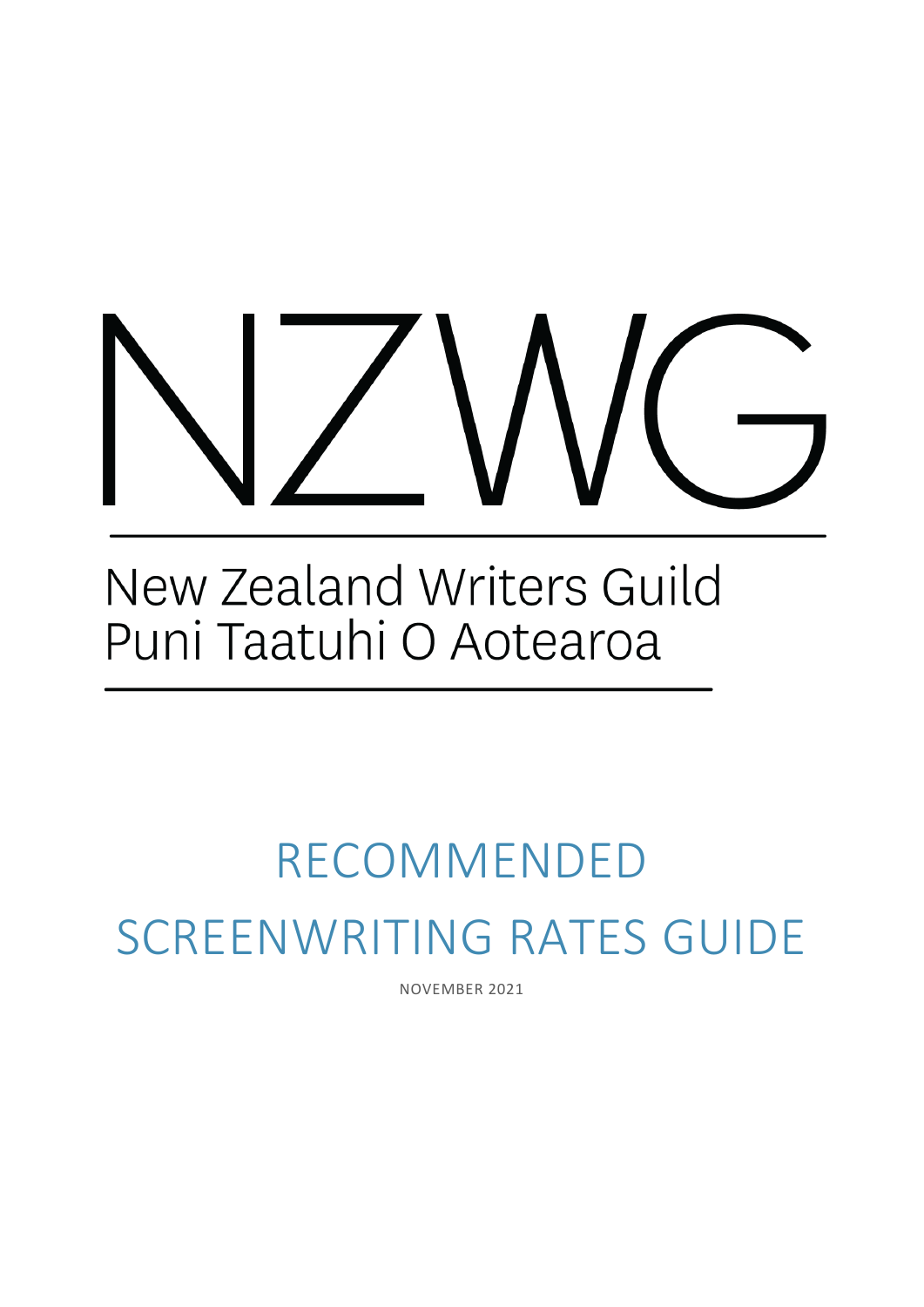### **CONTENTS**

| <b>INTRODUCTION</b>                    | 2  |
|----------------------------------------|----|
| How to Use This Guide                  | 2  |
| THE BUSINESS OF SCREENWRITING          | 2  |
| Know Your Rights                       | 2  |
| <b>Voluntary and Unpaid Work</b>       | 3  |
| <b>CONTRACT BASICS</b>                 | 3  |
| Fees and Payment Structures            | 3  |
| <b>Minimum Terms and Conditions</b>    | 4  |
| Definitions                            | 4  |
| <b>FEATURE FILM</b>                    | 6  |
| Option                                 | 6  |
| <b>Underlying Work</b>                 | 6  |
| Original Screenplay                    | 6  |
| Purchase                               | 7  |
| <b>Additional Rights</b>               | 7  |
| <b>Script Fee Original Writer</b>      | 7  |
| Backend / Profit Share Original Writer | 7  |
| Script Fee Writer-For-Hire             | 8  |
| Backend / Profit Share Writer-for-Hire | 8  |
| <b>Business Sense</b>                  | 8  |
| <b>FEATURE FILM - ADAPTATION</b>       | 9  |
| Option                                 | 9  |
| Purchase                               | 9  |
| Script Fee Adaptation Original Writer  | 9  |
| Backend / Profit Share Original Writer | 9  |
| Script Fee Adaptation Writer-For-Hire  | 10 |
| Backend / Profit Share Writer-for-Hire | 10 |
| <b>SHORT FILM</b>                      | 10 |
| Option                                 | 10 |
| Purchase                               | 10 |
| <b>Script Fee Original Writer</b>      | 10 |

| TELEVISION                                                        | 11 |
|-------------------------------------------------------------------|----|
| <b>Television Scripted Series</b>                                 | 11 |
| Option                                                            | 11 |
| Creator's Fee                                                     | 11 |
| <b>Other Fees</b>                                                 | 11 |
| Purchase                                                          | 12 |
| <b>Format Rights</b>                                              | 12 |
| Creator's Fee                                                     | 12 |
| Pick-Up Fee                                                       | 12 |
| Script Fee One Hour Series                                        | 13 |
| Script Fee Half Hour Series                                       | 13 |
| Script Fee Under Half Hour Series                                 | 13 |
| <b>Web Series</b>                                                 | 14 |
| Television Sketch Comedy / Reality / Panel or<br><b>Game Show</b> | 14 |
| Children's Sketch Comedy / Magazine Format 14                     |    |
| Daily/Weekly Rates Series                                         | 15 |
| Telefeature                                                       | 15 |
| Option and Purchase Agreement                                     | 15 |
| Script Fee Telefeature Original Writer                            | 15 |
| Backend / Profit Share Original Writer                            | 16 |
| Script Fee Telefeature Writer-For-Hire                            | 16 |
| <b>DOCUMENTARY</b>                                                | 16 |
| Concept                                                           | 16 |
| <b>Other Documentary Fees</b>                                     | 16 |
| <b>RADIO AND PODCASTS</b>                                         | 17 |
| <b>SCRIPT CONSULTING</b>                                          | 17 |
| Script / Development Consultant                                   | 17 |
|                                                                   |    |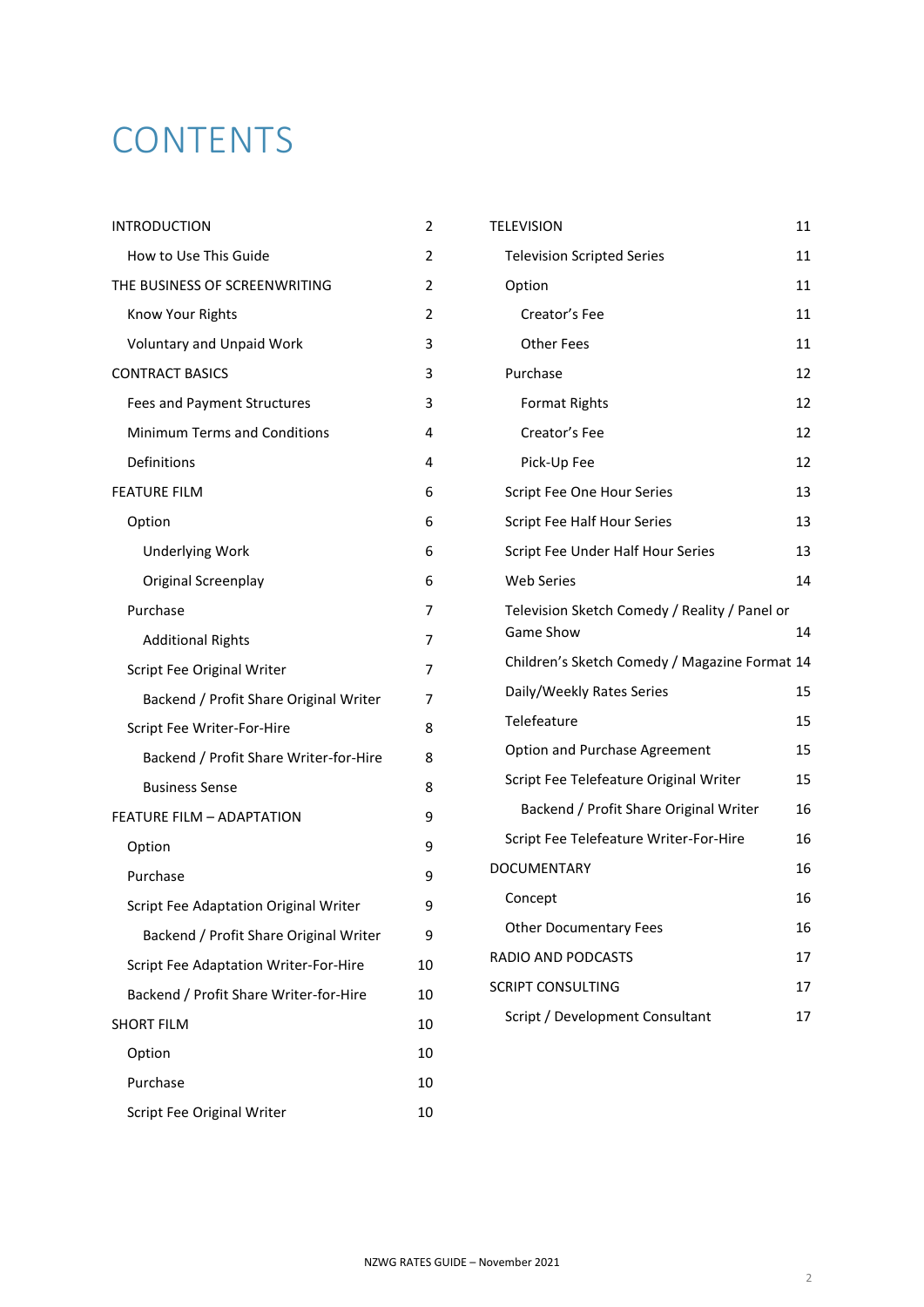#### <span id="page-2-0"></span>INTRODUCTION

Since 1976 the New Zealand Writers Guild – Puni Taatuhi o Aotearoa (NZWG) has advocated minimum rates and conditions for screenwriters for the writing of film, television, theatre, radio, and other forms of scriptbased writing. NZWG was the first organisation to negotiate a minimum agreement with theatres – and in the 1980s negotiated minimum rates for the writing of television series – which was negated by the Employment Contracts Act of 1991.

This Guide of Recommend Rates contains current suggested rates for all the main types of writing for the screen and for audio. Writers seeking information regarding rates for theatre and literary works should contact the following:

- Theatre [Playmarket](https://www.playmarket.org.nz/)
- Literary [New Zealand Society of Authors](https://authors.org.nz/)

#### <span id="page-2-1"></span>HOW TO USE THIS GUIDE

This Guide has recommended rates for work on domestic (i.e., New Zealand funded) production. Work on foreign productions should be at rates governed by those territories' guilds and unions.

The amounts in this Guide offer a range, occasionally including minimums, and are based on the rates currently paid to our members. These rates are not currently enforceable. Experienced writers are encouraged to use these rates as a starting point for negotiation. All rates and fees listed are exclusive of GST.

If you cannot find a rate for the type of work you are undertaking and you are a member of NZWG, you can [contact NZWG](mailto:guildhq@nzwg.org.nz) for assistance.

#### <span id="page-2-2"></span>THE BUSINESS OF SCREENWRITING

Before signing any agreements, writers first need to understand the business of screenwriting. Every person has their role to play in getting works from script to screen. Research, ask questions, and fully understand how each role contributes to the successful creation of written works for screen. From producers through to marketing and distribution, every role plays an important part of the creation process.

- Roles & Responsibilities every role has a clear responsibility and liability if not performed. Writers are responsible for writing, re-writing, and delivering the shoot script(s) within an agreed timeframe / deadline.
- The Best Collaborators these are the right people for the right job. Your producing partner(s) should be on the same page creatively and pragmatically to ensure the creation of the work aligns, and can be produced.
- Professionalism working to deadline, knowing who is responsible for which elements in the creation process, and having a professional attitude are some of the keys to success.

#### <span id="page-2-3"></span>KNOW YOUR RIGHTS

Writers have the following rights when presented with any agreement or contract:

- The right to seek advice
- Time to seek advice
- The right to negotiate
- The right to say no

It is the producer's responsibility to draft and present any contracts or rights agreements. Unless writers are working together, in which case the NZWG [Collaboration Agreements](https://www.nzwg.org.nz/copy-of-contracts) should be agreed between the writers.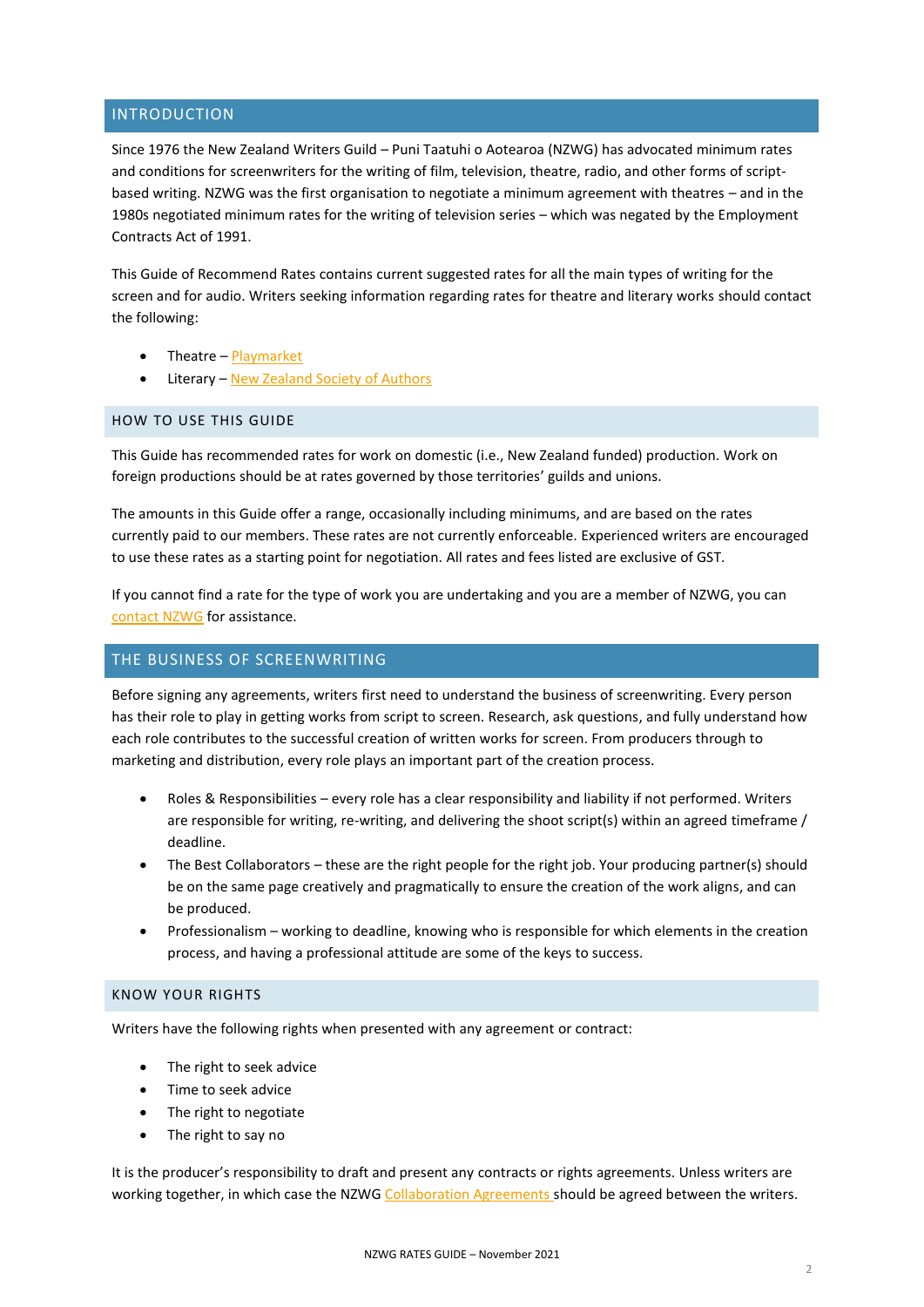#### <span id="page-3-0"></span>VOLUNTARY AND UNPAID WORK

It is one of the principles of NZWG that no writer should work for free.

Exceptions to this rule could be that you are generating your own work, or creating work in collaboration with others without funding in place. When working with others on unfunded projects, have an agreement which covers the terms of the collaboration. You can download a copy of the NZWG [Collaboration Agreements](https://www.nzwg.org.nz/copy-of-contracts) to assist.

#### <span id="page-3-1"></span>CONTRACT BASICS

There are some basics that need to be included in any rights agreements that the writer and producer agree on prior to any work commencing, and once agreed, these need to be put in writing. All agreements that assign rights, in any way, are part of the Chain of Title in any project.

Writer's agreements must include the following:

- Correctly spelt and attributed parties (i.e.: the writer and producer) and script or story title.
- Background briefly outlining the history of the works and its future intentions under this agreement, for example: an original story treatment to be developed into a TV series.
- Deal Terms this can include the schedule of delivery, timeframe, fees, credits, grant of rights, format, territory, warranties, indemnities, reversion of rights, termination clauses, breach of agreement, and other terms that suit the individual project.
- Credits ensure all credits accurately reflect the ownership and creation of the works.
- Fees, profit share and payment structures these will be different depending on the type of works being created. Fees need to be fair and reasonable and set at a level that is appropriate for the work being undertaken. Profit share is generally reserved for the creator of the works and are a part of most writer's agreements. Payment structures can reflect the funding received, for example: a first payment of 50% will be on signing of the agreement and the remaining 50% on delivery of the script. Any deferred payments will usually occur at funding or production milestones.

#### <span id="page-3-2"></span>FEES AND PAYMENT STRUCTURES

In any agreement presented there should be provision or clauses that allow for fair and appropriate consideration (in legal terms this means payment) for services and assignment, licence, or acquisition of rights.

All fees and percentages offered are negotiable and it is your role as the writer to ensure the fees and payment structures accurately reflect the nature of the work and value that your work brings to the project.

The fee can appear in many forms, some of them are listed below and not all are applicable:

- Option fee
- Purchase fee
- Writer's fees Original Creator or Writer-for-hire
- Percentage of profit (Gross or Net)
- Producers Share of the New Zealand Screen Production Grant (NZSPG or SPG)
- Collection of monies on your writing, story or credits

These fees can be paid in several ways, as follows:

- On signing
- On delivery
- First Day of Principal Photography AKA First day of PP
- Deferred payment based on funding received or higher percentage of profit share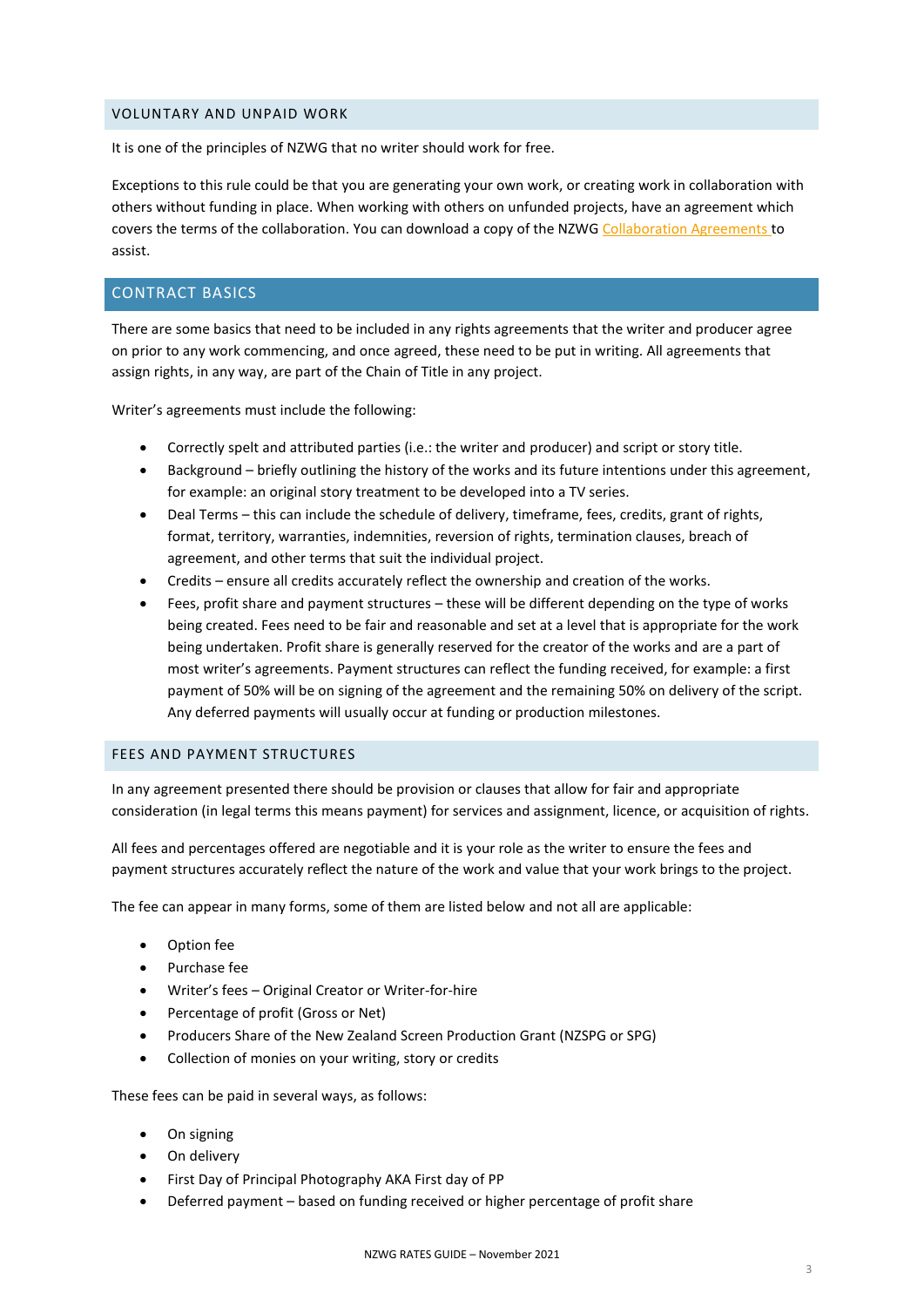#### <span id="page-4-0"></span>MINIMUM TERMS AND CONDITIONS

Below is a minimum checklist of the terms and conditions for the acquisition of all rights necessary to produce and market a story for screen.

- **Definition of terms** see full list below, these need to adequately cover all mediums of transmission and all forms of the works that may be developed.
- **Credits** covers the appropriate credits for the work contracted.
- **Grants of rights** this can include a full grant of rights or a limited grant of rights and can include the following rights:
	- All copyright necessary to produce and market a film
	- Rights to adapt, change use, and rearrange the project
	- Right to make, produce, exhibit, and exploit a film without limitation
	- Right to exhibit, screen, broadcast, transmit or reproduce either theatrically or nontheatrically, or by any other means e.g.: television, cable, streamer, or platform
	- Rights to sequels, spin-offs, remakes, TV series, literary and other ancillary and merchandising rights
	- Right to receive all proceeds realised from the sale, use, licence, lease, or exploitation of these rights
	- Rights to use the writer's name and likeness on agreed terms
- **Warranties** this a declaration from the writer / creator / author covering:
	- Sole authorship and/or ownership of the works
	- Right to enter into an agreement and that the grant of rights will not knowingly violate or infringe on any rights of any other person
- **Indemnities**, all parties from and for both the writer / creator / author and the producer.
- **Time period** time limit on the rights assignment or licence, then provisions for renewal and reversion of rights to be included.
- **Reversion of rights**, all parties all rights agreements must include this clause. If no time limit is stipulated in the agreement, this allows for another way for the reversion of rights back to the writer / creator / author for any agreed reason.
- **Termination clauses**, all parties all rights agreements must include these clauses. They set out the terms for the termination of the agreement by each party and will allow for appropriate credits for work completed under the agreement, rights reversions, and any considerations due to and by any party.
- **Breach of Agreement**, all parties this clause must be in all agreements and sets out the terms of remedy and resolve for any breach by any party under the agreement.

#### <span id="page-4-1"></span>DEFINITIONS

These definitions are normally found in contracts and deals for screenwriters and are utilised within this Guide.

- **Author** is the original creator or writer of the works
- **Feature Film** a film of ninety minutes or more in length and intended initially for theatrical distribution (though it may also screen elsewhere).
- **Adapted Screenplay** a script which is based on an underlying work (e.g.: novel, short story, memoir, journalism, podcast, play).
- **Original Screenplay** a script from an original idea.
- **Telefeature or TV movie** a dramatic television production of around ninety minutes or more in length for television or another platform.
- **Short Film** a film of between 1 and 20 minutes in length.
- **Synopsis, Outline, Storyline, Treatment** all of these terms mean an outline of the story in prose form. A synopsis is usually one to two pages, an outline or treatment or storyline will be longer.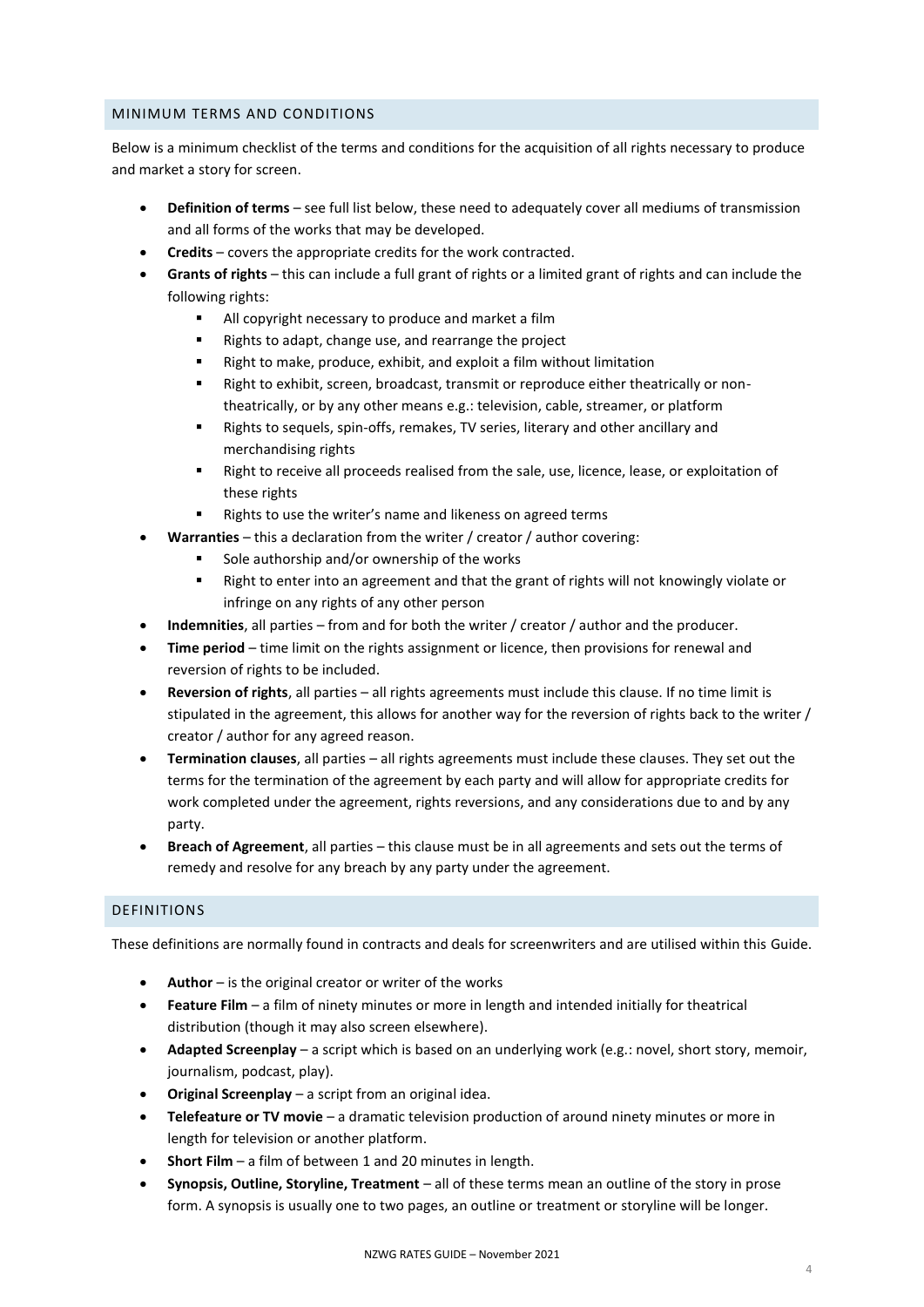- **Format, proposal, pitch deck, bible** these terms mean a prose description of a show or series for television or streaming. These are sales or pitch documents and will often include premise, description of the idea, characters, future episodes, story arcs.
- **Scene Breakdown** a detailed breakdown of the script in prose form, indicating what happens in each scene, structure, characterisation, and plot. This term is most often used in television.
- **Treatment**  a more detailed outline of the story in prose form. This term is often used in film.
- **Underlying Work** already existing material which is the basis for further work (e.g., format, treatment, script). Examples of underlying work include novel, short story, biography, memoir, news or magazine article, podcast, or play.
- **Legal and technical terms**
- **First Day of Principal Photography (or First day of PP)** the first day filming begins on a screen project.
- **Gross Profits** the total profit from the exploitation of a work. Sometimes referred to as Gross Points or Gross Receipts.
- **Net Profits** equals the Gross Profits from a project after deductions (such as distribution fees and expenses, production costs, deferments, and cost of finance) are made. Sometimes referred to as Net Points or Net Receipts.
- **Option agreement** the right to develop the works at an agreed fee and for an agreed term.
- **Purchase** or 'assignment' means the buying of the rights to produce and exhibit work.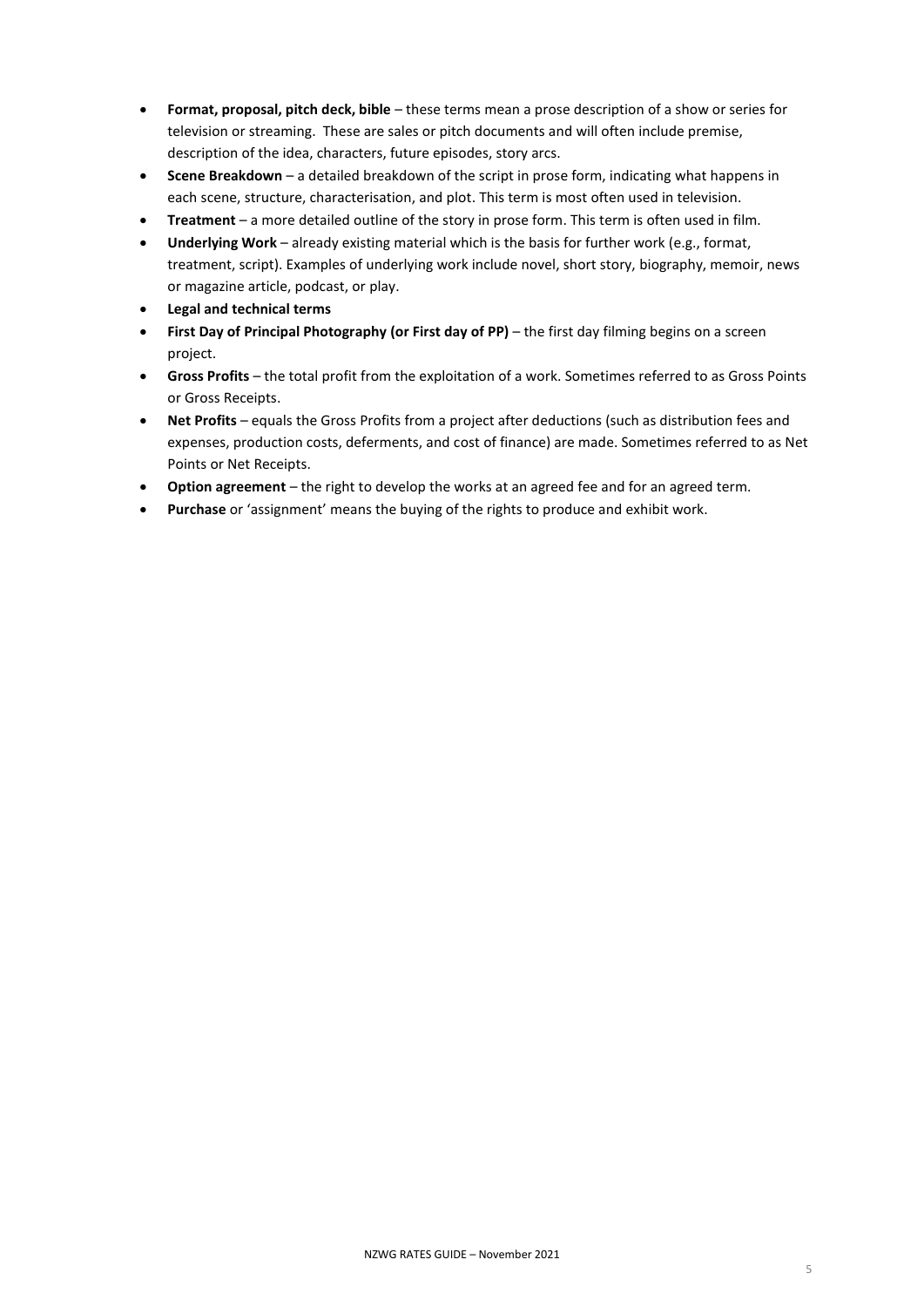### <span id="page-6-0"></span>FEATURE FILM

Creating a feature film screenplay will involve more than one contract or agreement. These agreements cover two separate copyright properties – the underlying works (whatever the script is based on, this can be an original idea or an adaptation) and the writing of those underlying works, and these agreements are part of the Chain of Title.

- **Option Agreement** and **Purchase Agreements** are used when assigning the rights of an original script, idea or adaptation of another work (e.g.: book, short story), or "underlying works".
- **Writer(s) Agreements** are utilised for assigning the rights in the writing of the scripts. The "original screenplay" or "commissioned works".

#### <span id="page-6-1"></span>OPTION

An Option Agreement for the original author is the foundation document that all rights and writing agreements are based on. An option agreement is usually a limited rights assignment, entered into for the purpose of securing funding to create a work for screen. Option fees are paid on signing of the agreement.

Other points to clarify in an Option Agreement:

- The option fee should not be offset against (i.e., deducted from) the purchase or script fee. This means that the author is paying their own option fee.
- Make sure the option agreement has a defined end date, or you risk assigning your rights as a buyout. See above [Minimum Terms and Conditions on Rights Reversions and Termination Clauses.](#page-4-0)
- Any renewals of the option should also be paid and have an end date.

#### <span id="page-6-2"></span>UNDERLYING WORK

Underlying work is source material for an idea – e.g., an original idea (as a script or treatment), a play, a novel, a podcast, a work of journalism.

| <b>Recommended Range</b> | \$500 to \$5,000 per year |
|--------------------------|---------------------------|
| <b>Duration</b>          | 1-2 years                 |

Material that is well known, on a bestsellers list or by a well-known author may command higher rates.

#### <span id="page-6-3"></span>ORIGINAL SCREENPLAY

An option to develop and secure funding for a screenplay which is an original idea.

<span id="page-6-4"></span>

| <b>Recommended Range</b> | \$500 to \$5,000 per year |
|--------------------------|---------------------------|
| <b>Duration</b>          | 1-2 years                 |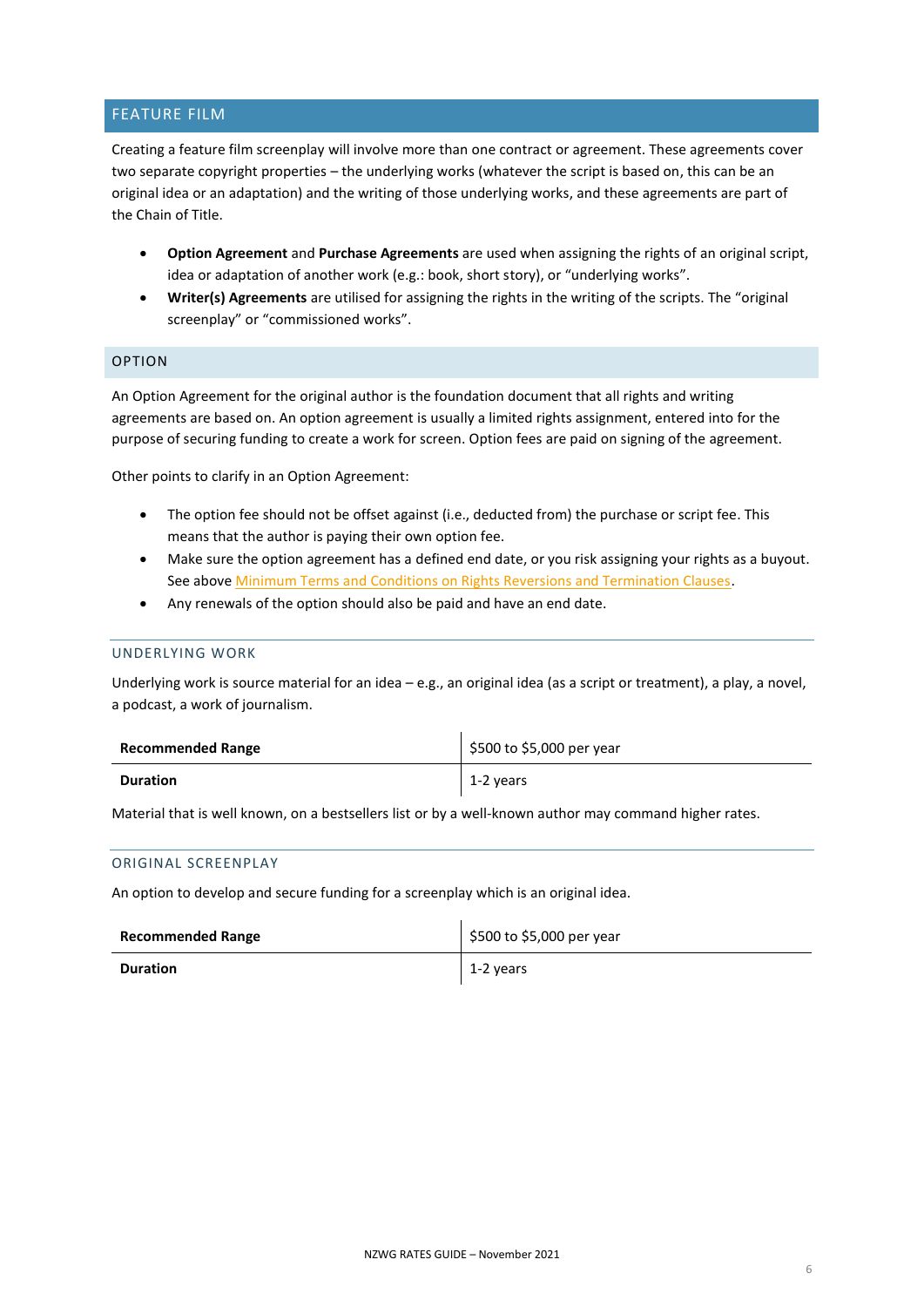#### <span id="page-7-0"></span>PURCHASE

The purchase price for the original author will vary depending on the budget of the film. The fee is usually paid on the first day of principal photography. A purchase price is often paid as a percentage of the production budget with higher percentages for lower budgets, and generally has a minimum (or "floor") price.

| <b>Recommended Range</b>            | \$40,000 to \$120,000 |
|-------------------------------------|-----------------------|
| <b>Recommended Percentage Range</b> | 3% - 6%               |

The purchase fee buys the rights to a work, and is separate from the script fee which pays for any writing / rewriting of a script.

#### <span id="page-7-1"></span>ADDITIONAL RIGHTS

When assigning the rights in your work through a Purchase Agreement, ensure that the following rights are negotiated separately and fairly. They sit alongside the Purchase Price. These can be negotiated as set fees or as percentages of the Purchase Price.

- Format rights
- Merchandising rights
- Prequels, sequels, spin-offs and remakes

#### <span id="page-7-2"></span>SCRIPT FEE ORIGINAL WRITER

The writing budget for an Original Feature Film should be a minimum of 3-6% of the total production budget, with higher percentages of back-end of profit share offered for smaller budgets.

| <b>Recommended Range</b> | \$65,000 to \$120,000 |
|--------------------------|-----------------------|
|--------------------------|-----------------------|

#### **Suggested Stages**

| 25-40-page Treatment | \$15,000          |
|----------------------|-------------------|
| <b>First Draft</b>   | \$25,000          |
| <b>Second Draft</b>  | \$15,000          |
| <b>Third Draft</b>   | \$10,000          |
| <b>Polish</b>        | \$3,000 - \$5,000 |

#### <span id="page-7-3"></span>BACKEND / PROFIT SHARE ORIGINAL WRITER

For the original author of the works (the screenwriter), a percentage of gross or net profit is part of the rights assignment deal. Depending on several factors, like production budget, underlying works, and other roles of the author, the range of this percentage varies, and relies on robust negotiation to ensure a fair deal.

| <b>Recommended Range</b> | $1.5\%$ - $10\%$                       |
|--------------------------|----------------------------------------|
| Gross Profit             | Equals profit before costs are removed |
| <b>Net Profit</b>        | Equals profit after costs are removed  |

If the works utilise the New Zealand Screen Production Grant (NZSPG aka SPG), then original authors should also negotiate a share of the producer's share.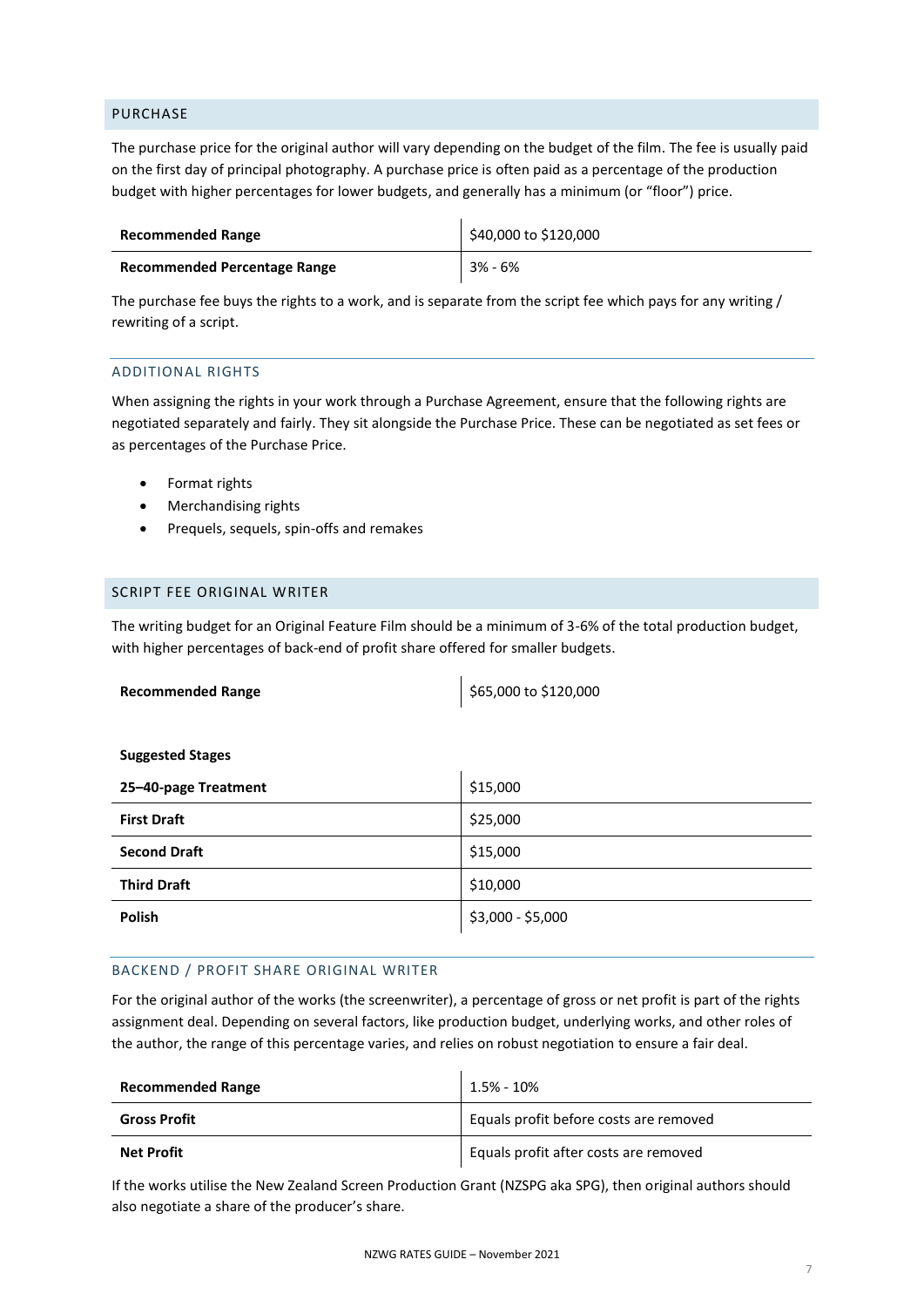#### <span id="page-8-0"></span>SCRIPT FEE WRITER-FOR-HIRE

The writing budget for a Feature Film should be a minimum of 3-6% of the total production budget, with higher percentages for smaller budgets. A writer-for-hire or commissioned writer may be one of any number of other writers of this work, and does not hold any rights to the underlying material.

| <b>Recommended Range</b> | \$40,000 to \$120,000 |
|--------------------------|-----------------------|
|                          |                       |
| <b>Suggested Stages</b>  |                       |
| 25-40-page Treatment     | \$15,000              |
| <b>First Draft</b>       | \$25,000              |
| <b>Second Draft</b>      | \$15,000              |
| <b>Third Draft</b>       | \$10,000              |

#### <span id="page-8-1"></span>BACKEND / PROFIT SHARE WRITER-FOR-HIRE

For writer-for-hire or commissioned writer of the works, a percentage of gross or net profit is part of the rights assignment deal. Depending on several factors, like production budget, underlying works, and other roles of the author.

| <b>Recommended Range</b> | $1.5\%$ - 3%                           |
|--------------------------|----------------------------------------|
| <b>Gross Profit</b>      | Equals profit before costs are removed |
| <b>Net Profit</b>        | Equals profit after costs are removed  |

#### <span id="page-8-2"></span>BUSINESS SENSE

- All feature film contracts should contain an escalation clause. This clause stipulates that if the overall production budget increases, the writer's fee increases accordingly.
- Being the combined Writer and Director on a project does not mean you should accept one fee for both roles. The jobs are different, have individual copyright needs, value, and responsibility, and therefore should be paid and contracted separately.
- At least 50% of each draft fee should be paid to the writer on commencement of each draft, the final percentage being payable on delivery*,* not on acceptance, of the work.
- Payment for additional script editing and/or script consulting should not be included in the writer's fee. This is separate work often done by a different person.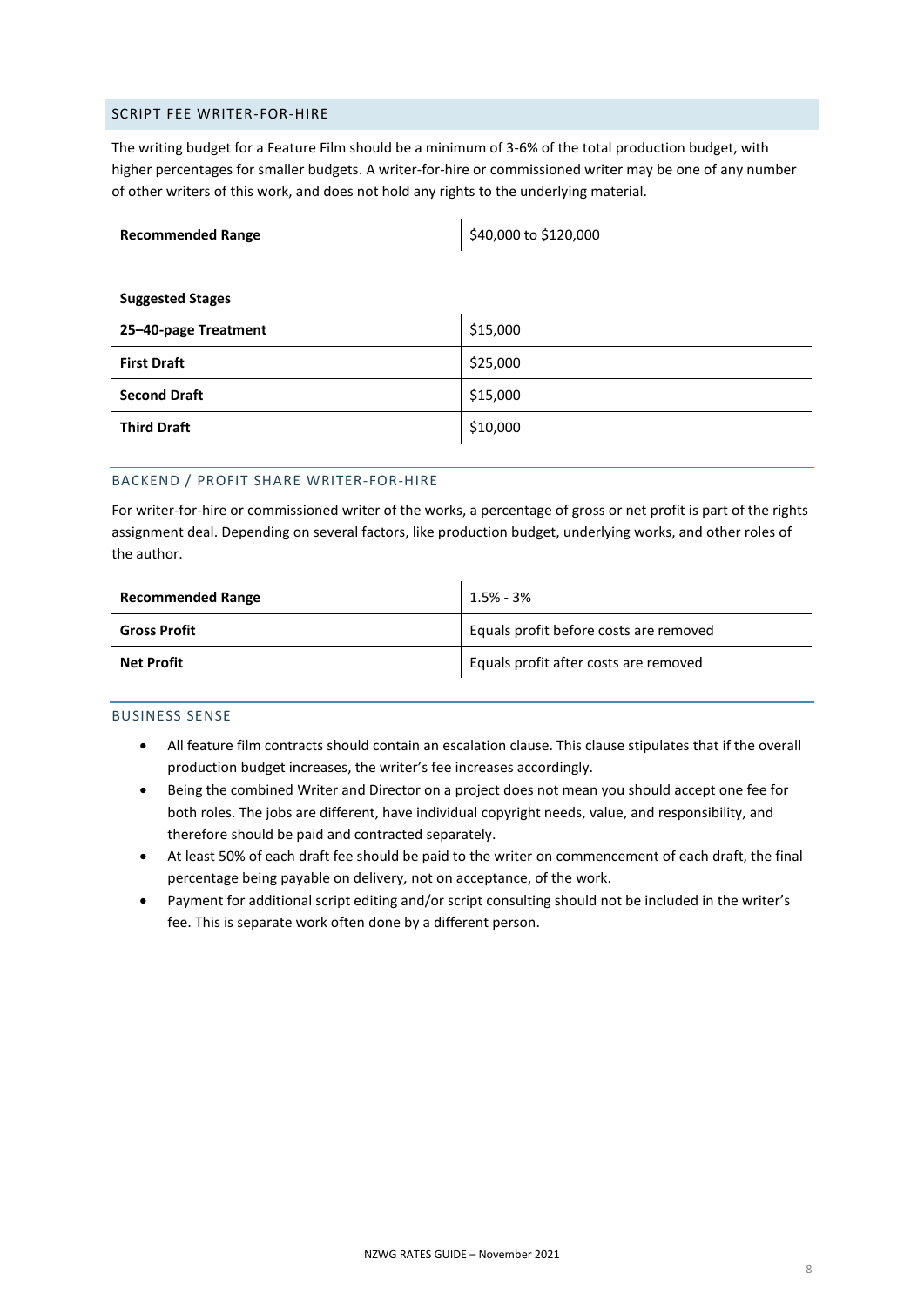### <span id="page-9-0"></span>FEATURE FILM – ADAPTATION

#### <span id="page-9-1"></span>OPTION

See page 7 – [Option, Underlying work](#page-6-3)

#### <span id="page-9-2"></span>PURCHASE

The cost of the purchase of the underlying work is distinct from the cost of the writing of an adapted screenplay, even in cases where the author is the same. The purchase price is generally paid on the first day of Principal Photography (PP).

The purchase price percentage of underlying works / adaptation is dependent on several factors, like success of the underlying works (e.g.; was the book in the Bestsellers List), age of the underlying works and relies on robust negotiation to ensure a fair deal.

<span id="page-9-3"></span>

| Range                                 | 1.5% - 5% of the Total Production budget |
|---------------------------------------|------------------------------------------|
| SCRIPT FEE ADAPTATION ORIGINAL WRITER |                                          |

The writing budget for an Original Feature Film should be a minimum of 3-6% of the total production budget, with higher percentages of back-end of profit share offered for smaller budgets.

| <b>Recommended Range</b> | \$65,000 to \$120,000 |
|--------------------------|-----------------------|
|                          |                       |
| <b>Suggested Stages</b>  |                       |
| 25-30-page Treatment     | \$15,000              |
| <b>First Draft</b>       | \$25,000              |
| <b>Second Draft</b>      | \$15,000              |
| <b>Third Draft</b>       | \$10,000              |

#### <span id="page-9-4"></span>BACKEND / PROFIT SHARE ORIGINAL WRITER

For the original author of the works (the screenwriter), a percentage of gross or net profit is part of the rights assignment deal. Depending on several factors, like production budget, underlying works, and other roles of the author, the range of this percentage varies, and relies on robust negotiation to ensure a fair deal.

| <b>Recommended Range</b> | 1.5% - 10%                             |
|--------------------------|----------------------------------------|
| <b>Gross Profit</b>      | Equals profit before costs are removed |
| <b>Net Profit</b>        | Equals profit after costs are removed  |

If the works utilise the New Zealand Screen Production Grant (NZSPG aka SPG), then original authors should also negotiate a share of the producers share.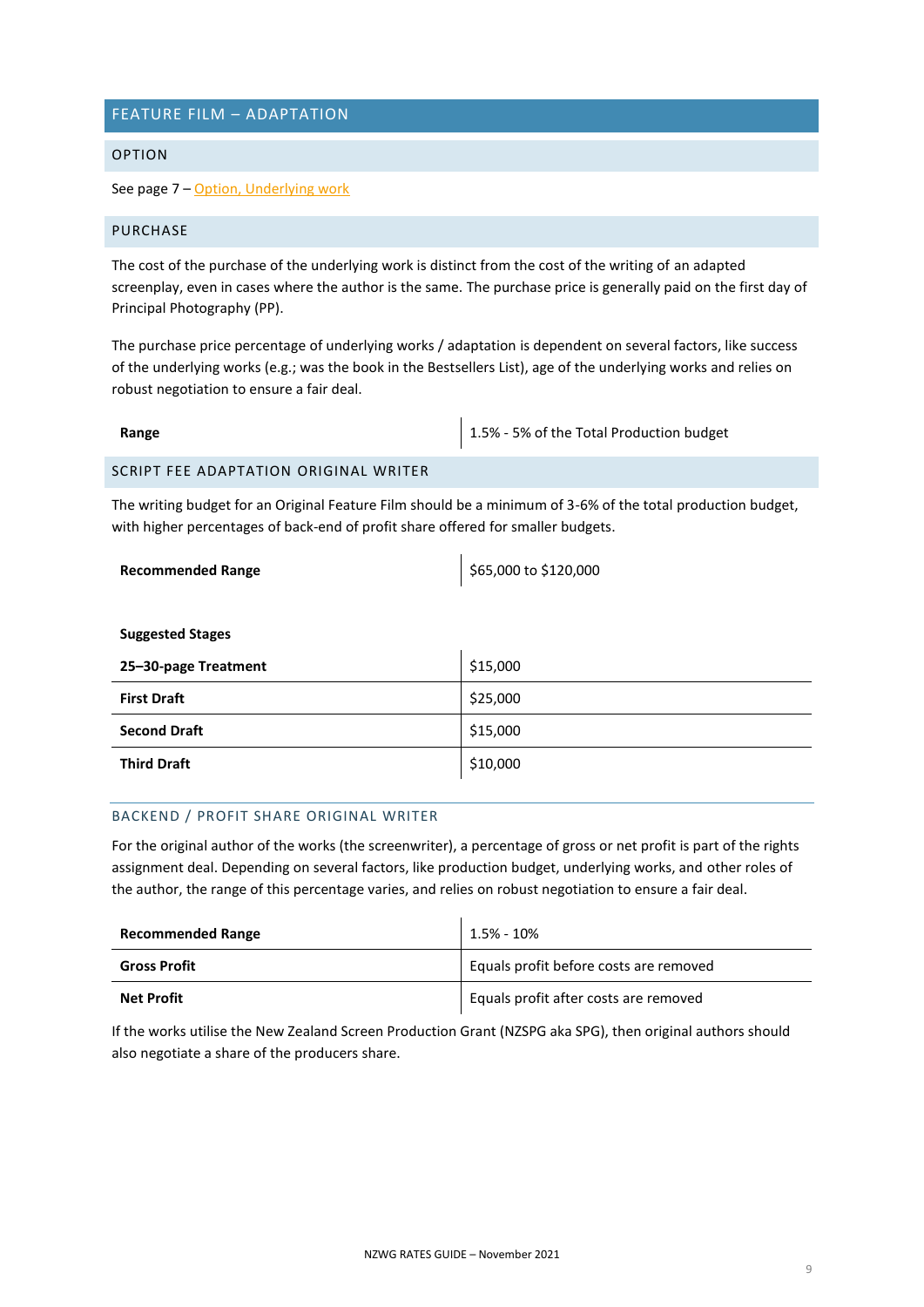#### <span id="page-10-0"></span>SCRIPT FEE ADAPTATION WRITER-FOR-HIRE

The writing budget for a Feature Film should be a minimum of 3-6% of the total production budget, with higher percentages for smaller budgets. A writer-for-hire or commissioned writer may be one of any number of other writers of this work, and does not hold any rights to the underlying material.

| <b>Recommended Range</b> | \$40,000 to \$120,000 |
|--------------------------|-----------------------|
|                          |                       |
| <b>Suggested Stages</b>  |                       |
| 25-30-page Treatment     | \$15,000              |
| <b>First Draft</b>       | \$25,000              |
| <b>Second Draft</b>      | \$15,000              |
| <b>Third Draft</b>       | \$10,000              |

#### <span id="page-10-1"></span>BACKEND / PROFIT SHARE WRITER-FOR-HIRE

For writer-for-hire or commissioned writer of the works, a percentage of gross or net profit is part of the rights assignment deal. Depending on several factors, like production budget, underlying works, and other roles of the author.

| <b>Recommended Range</b> | $1.5\%$ - 3%                           |
|--------------------------|----------------------------------------|
| <b>Gross Profit</b>      | Equals profit before costs are removed |
| <b>Net Profit</b>        | Equals profit after costs are removed  |

#### <span id="page-10-2"></span>SHORT FILM

#### <span id="page-10-3"></span>OPTION

This is the range for an option on a short film for an original or underlying works.

| <b>Recommended Range</b> | $\frac{1}{2}$ \$500 to \$1,000 per year |
|--------------------------|-----------------------------------------|
| <b>Duration</b>          | 1-2 years                               |
| PURCHASE                 |                                         |

 $\overline{1}$ 

<span id="page-10-4"></span>This is the range for the purchase price percentage on a short film for an original or underlying works.

| <b>Recommended Range</b> | 1.5% - 3% of short film's production budget |
|--------------------------|---------------------------------------------|
|                          |                                             |

<span id="page-10-5"></span>SCRIPT FEE ORIGINAL WRITER

The writing budget for an Original Short Film should be a minimum of 2% - 3.5% of the total production budget, with higher percentages of back-end of profit share offered for smaller budgets.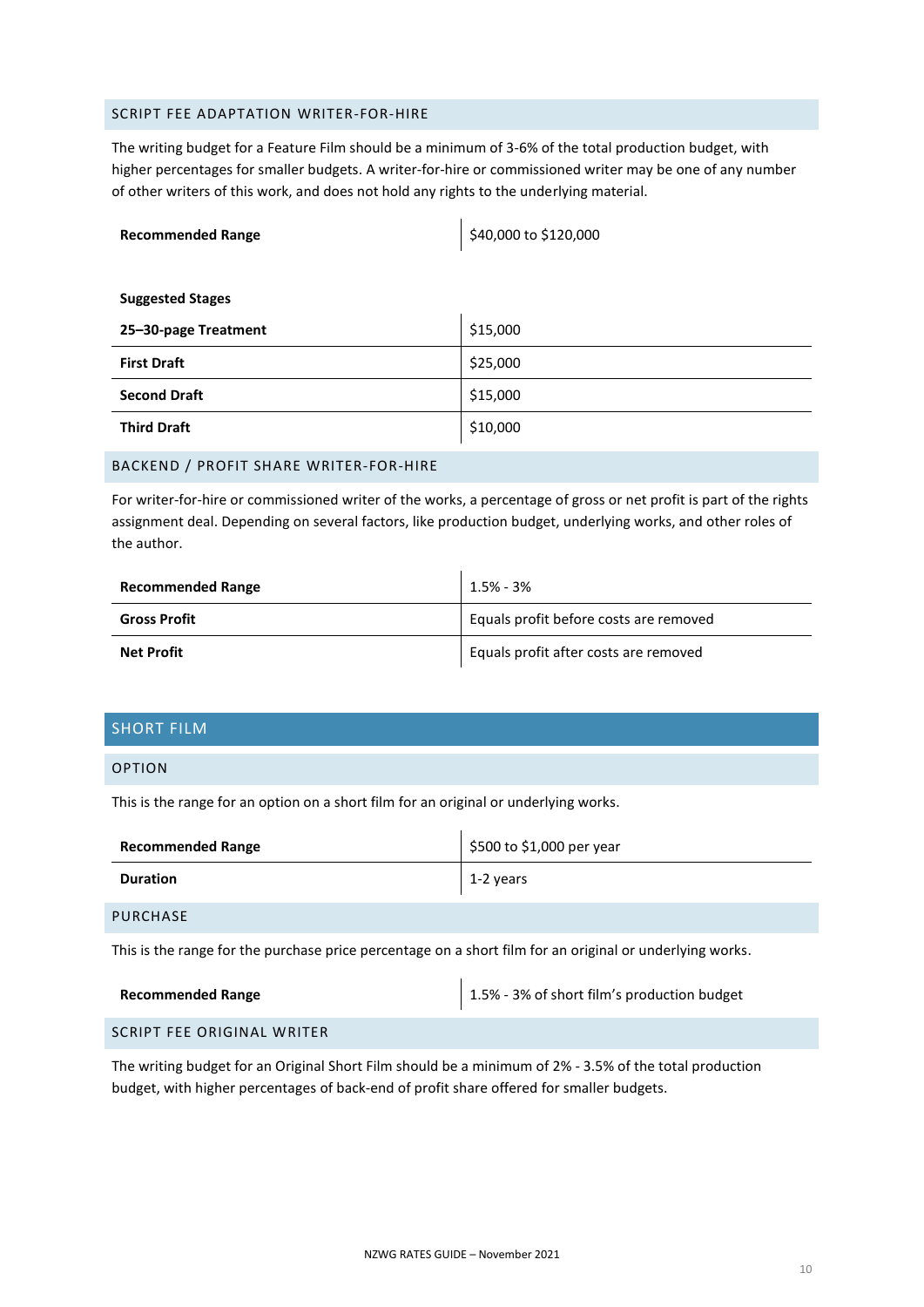#### <span id="page-11-0"></span>**TELEVISION**

#### <span id="page-11-1"></span>TELEVISION SCRIPTED SERIES

In Aotearoa scripted series are generally between 30mins – 60 mins in length and can have between 3 to 13 episodes per season. Local television series are broadcast on local linear and free-to-air channels and on some OnDemand streaming or download platforms. Some local scripted series can also be sold to international broadcasters and platforms.

These fee ranges include all genres (drama, comedy etc) of television series, unless otherwise specified.

#### <span id="page-11-2"></span>OPTION

Original idea for a television series, of any genre, could be in the form of a treatment (1 to 20 pages), bible, long synopsis or a script.

An Option Agreement is the foundation document that all rights and writing agreements are based on. An option agreement is usually a limited rights assignment, entered into for the purpose of securing funding to create a work for screen. Option fees are paid on signing of the agreement.

Other points to clarify in an Option Agreement:

- The option fee should not be offset against (i.e., deducted from) the purchase or script fee. This means that the author is paying their own option fee.
- Make sure the option agreement has a defined end date, or you risk assigning your rights as a buyout. See above [Minimum Terms and Conditions on Rights Reversions and Termination Clauses.](#page-4-0)
- Any renewals of the option should also be paid and have an end date.

| <b>Recommended Range</b> | \$2000 to \$5,000 per year |
|--------------------------|----------------------------|
| Duration                 | $1-2$ years                |

#### <span id="page-11-3"></span>CREATOR'S FEE

For authors of original works, the Creator's Fee, Pick Up Fee, Profit Share (deal terms) should be agreed in the Option Agreement. Once an option has been exercised, the purchase price is paid to the creator/originator of a television series in order to assign the rights in the works to be made. This will be paid on the first day of principal photography, or before if agreed otherwise.

#### <span id="page-11-4"></span>OTHER FEES

Other fees you will need to negotiate as part of your option agreement as follows:

| <b>Back-End / Profit Share Range</b> | $5\% - 30\%$       |
|--------------------------------------|--------------------|
| <b>Proposal / Format Creation</b>    | \$1,500 - \$5,000  |
| <b>Bible</b>                         | \$5,000 - \$10,000 |
| <b>Creators Fee</b>                  | See page 12        |
| <b>Pick Up Fee</b>                   | See page 12        |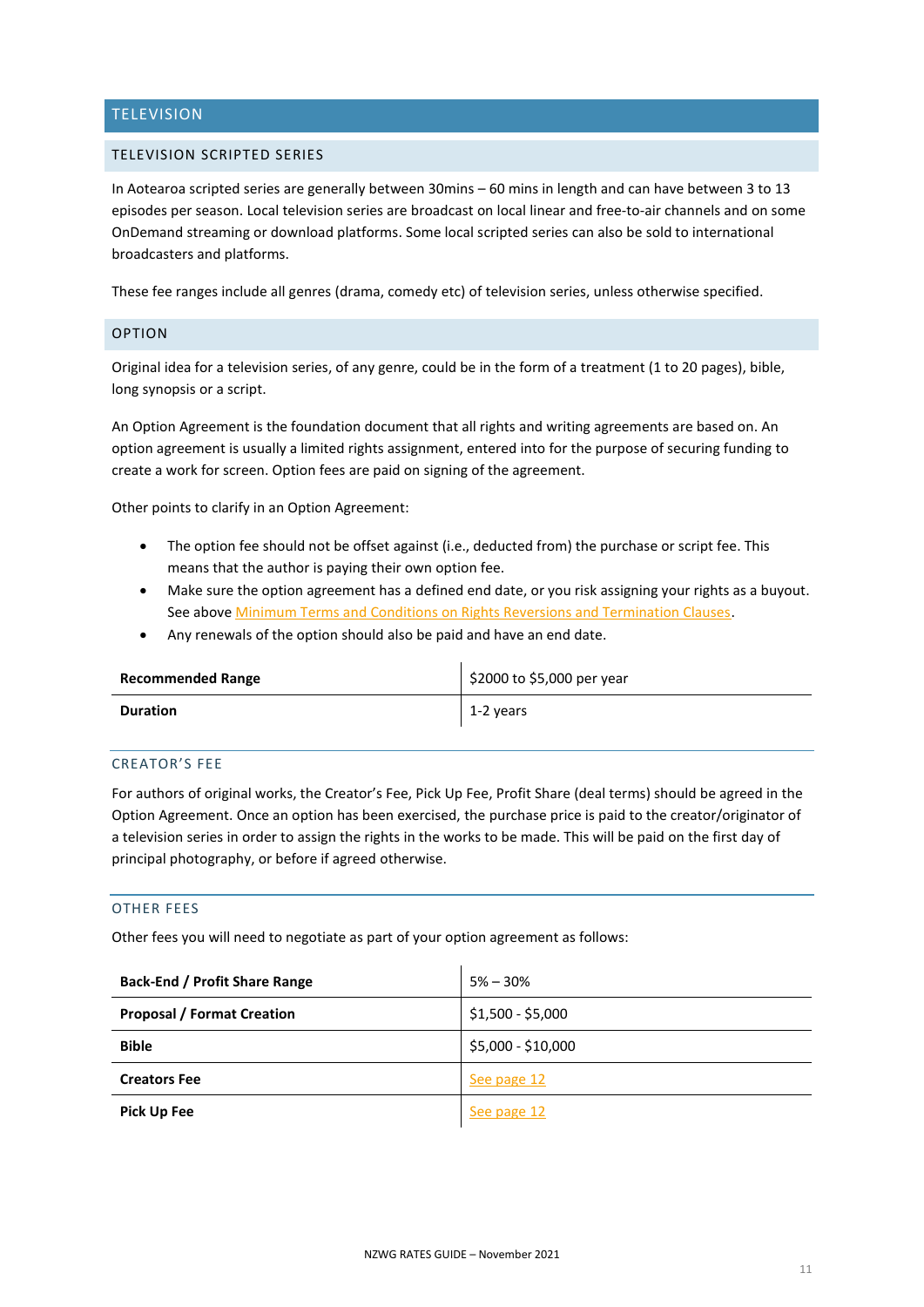#### <span id="page-12-0"></span>PURCHASE

Original idea for television (TV) purchase price, of any genre, is dependent on production budget and other factors like: co-production, access to NZSPG and broadcaster attachment.

#### **Recommended Range**  $\left| \right. \right. \left. \right\}$  **\$20,000 - \$65,000**

Following are the additional rights and fees that should be included in an original television series purchase agreement.

#### <span id="page-12-1"></span>FORMAT RIGHTS

Format rights are in addition to the purchase price and will be negotiated separately within the purchase agreement. These are based on any future series produced regardless of who the writer is.

Format Rights and additional any ancillary rights (merchandising, spin off, games etc), additional fees and percentages will need to be negotiated through the Purchase Agreement.

#### **Recommended Ranges:**

| <b>Per Hour</b>      | $\frac{1}{2}$ \$1,500 - \$4,000 |
|----------------------|---------------------------------|
| <b>Per Half Hour</b> | $$750 - $2,000$                 |

#### <span id="page-12-2"></span>CREATOR'S FEE

Creator's fee. This fee is in addition to the purchase price and will be paid on principal photography of each episode in the series, and on any future series produced regardless of who the writer is.

#### **Recommended Ranges:**

| <b>Per Hour</b> | \$1,500 - \$4,000 |
|-----------------|-------------------|
| Per Half Hour   | $$750 - $2,000$   |

#### <span id="page-12-3"></span>PICK-UP FEE

In addition to the creator's fee, if the series returns for additional hours, the creator receives a pick-up fee.

#### **Recommended Ranges:**

| <b>Per Hour</b>      | $$1,400 - $1,500$ |
|----------------------|-------------------|
| <b>Per Half Hour</b> | $$700 - $750$     |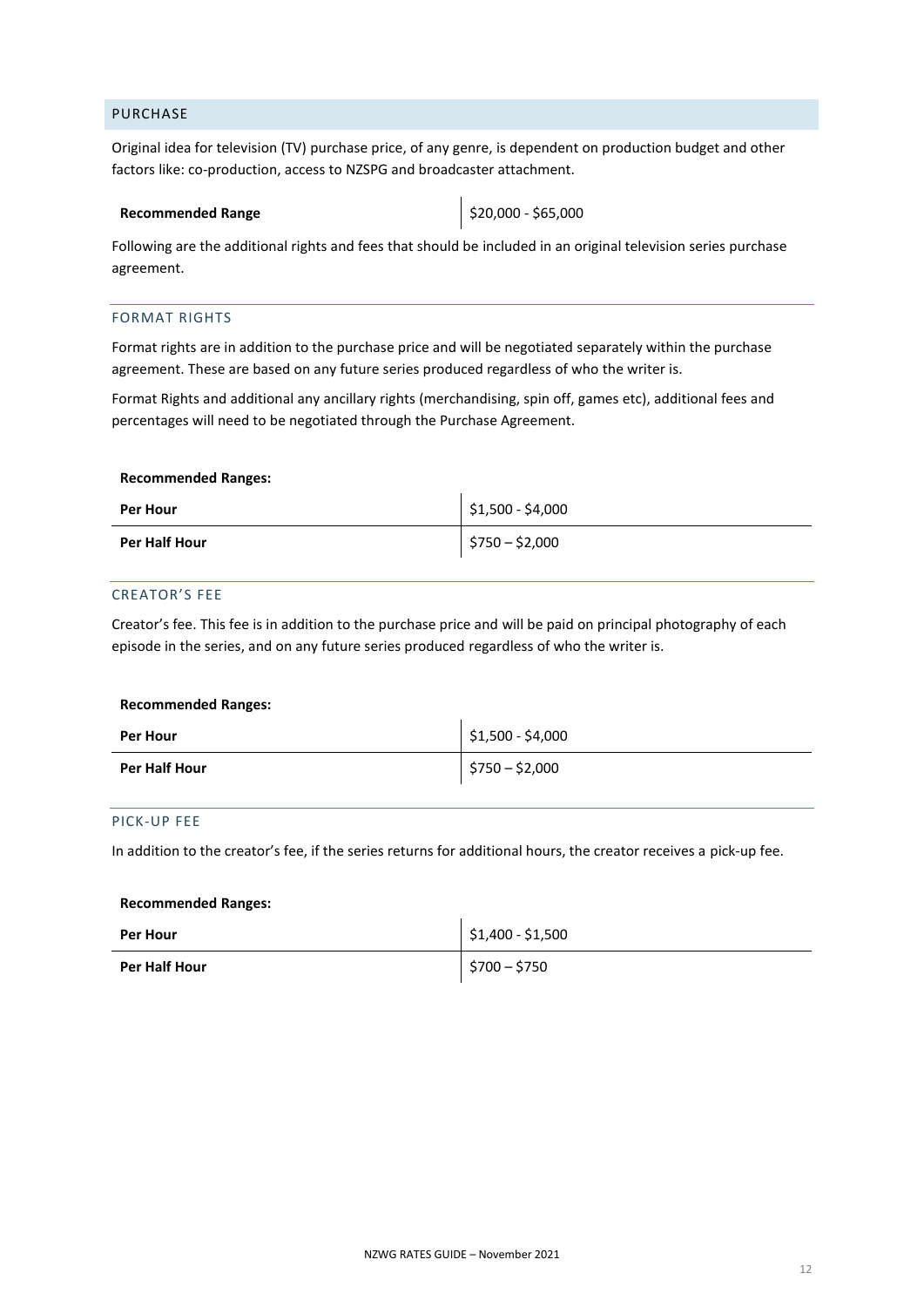#### <span id="page-13-0"></span>SCRIPT FEE ONE HOUR SERIES

Television scripts may be commissioned in various stages. Often a commission will involve the provision of a brief (2-5 page) outline or synopsis, and/or a longer treatment or scene breakdown.

| <b>Recommended Ranges</b>                           |                                                                 |
|-----------------------------------------------------|-----------------------------------------------------------------|
| <b>Outline/Synopsis</b>                             | \$2,000 - \$5,000                                               |
| Storyline/Treatment/Scene Breakdown                 | \$3,000 - \$10,000                                              |
|                                                     |                                                                 |
| <b>Script Fee Ranges</b>                            |                                                                 |
| Script Fee – broken into first, second and a polish | \$15,000 - \$30,000 (does not include outline or<br>storyline.) |
| <b>Writing Fees</b>                                 | $3 - 5%$ of total budget                                        |

Creators who write scripts, particularly pilots, on a series are encouraged to negotiate higher rates.

#### <span id="page-13-1"></span>SCRIPT FEE HALF HOUR SERIES

Television scripts, of all genres, may be commissioned in various stages. Often a commission will take the form of a brief (2-5 page) outline or synopsis, and/or a treatment or scene breakdown.

#### **Recommended Ranges**

| <b>Outline/Synopsis</b>                    | \$1,500 - \$5,000 |
|--------------------------------------------|-------------------|
| <b>Storyline/Treatment/Scene Breakdown</b> | $$1,500 - $5,000$ |

#### **Script Fee Range**

**Recommended Ranges**

| Script Fee - broken into first, second and a polish | \$10,000 - \$20,000 (does not include outline or<br>storyline.) |
|-----------------------------------------------------|-----------------------------------------------------------------|
|-----------------------------------------------------|-----------------------------------------------------------------|

#### <span id="page-13-2"></span>SCRIPT FEE UNDER HALF HOUR SERIES

Series where episodes of any genres are under half an hour in length.

Script fees are generally based on the total production budget, rather than episode duration. Total script fees, under half an hour, normally include the following writer's services: outline, synopsis, storyline / treatment and script drafts (check on number of drafts required before committing to the fee).

| Script Fee per Episode - Under 10 minutes | \$1,250 - \$5,000        |
|-------------------------------------------|--------------------------|
| Script Fee per Episode - Over 10 minutes  | \$5,000 - \$10,000       |
| <b>Writing Fees</b>                       | $3 - 5%$ of total budget |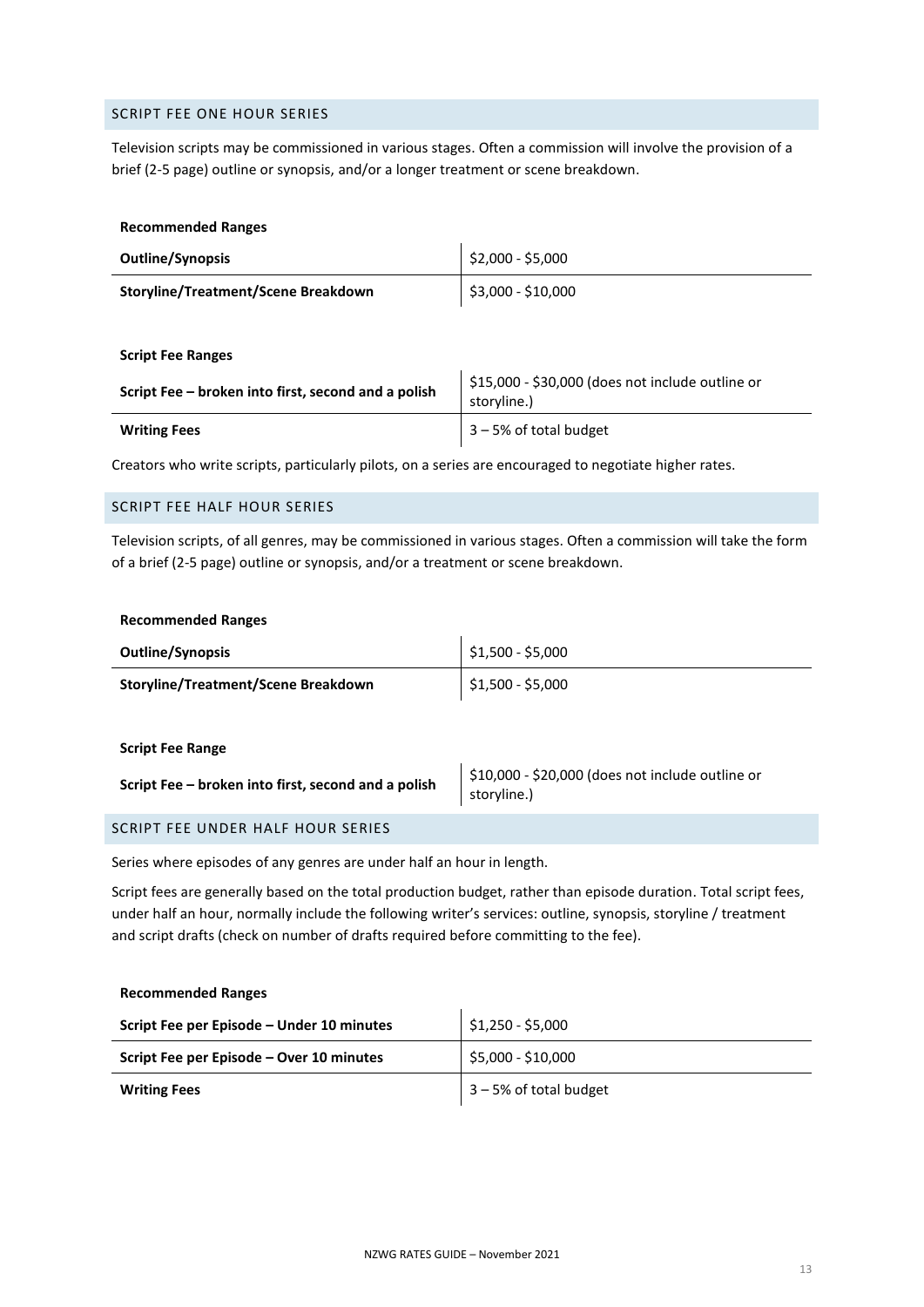#### <span id="page-14-0"></span>WEB SERIES

'Web Series' are scripted short form series, of any genre, that screen on any web-based platform, where viewers can stream or download short form content. These are often less than half an hour in duration and are often made on small budgets.

The following suggested fees are dependent on the production budget, platform attachments and profit share arrangements.

| <b>Option Fee</b>                | \$500                                            |  |
|----------------------------------|--------------------------------------------------|--|
| <b>Purchase Fee</b>              | $$1,000 - $5,000$                                |  |
| <b>Writing Fees</b>              | 3-5% of total budget                             |  |
| <b>Profit Share Range</b>        |                                                  |  |
| <b>Creator / Original Author</b> | Equal Share of profits with producing partner(s) |  |
| <b>Writer for hire</b>           | $5 - 10%$                                        |  |

#### <span id="page-14-1"></span>TELEVISION SKETCH COMEDY / REALITY / PANEL OR GAME SHOW

For original format ideas, fees, percentages and full copyright protections seek advice from an appropriate Intellectual Property (IP) lawyer. Members can contact NZWG for advice.

Sketch comedy, Reality show and Game show writers are typically hired on a per minute / sketch fee or daily / weekly rate.

#### **Recommended Ranges**

| Sketch Comedy       | \$400 - \$500 per minute   |
|---------------------|----------------------------|
| <b>Reality Show</b> | \$2,000 - \$3,000 per week |

#### **Panel and Game Show Ranges**

| <b>Briefing and Creative Conference</b> | \$350 - \$800 per meeting                           |
|-----------------------------------------|-----------------------------------------------------|
| <b>Writing</b>                          | \$200 - \$400 per minute                            |
| <b>Weekly Rate</b>                      | \$2,000 - \$4,000 per week                          |
| <b>Factual Questions</b>                | \$20 per question (commissioned in multiples of 10) |

#### <span id="page-14-2"></span>CHILDREN'S SKETCH COMEDY / MAGAZINE FORMAT

Children's series are often produced on smaller budgets relative to similar prime-time shows. This makes a fully-developed script all the more important. For long form children's series, refer to Television Half Hour or Hour Series sections above.

Short skits of 2mins up to mini-episodes of 10 or more mins. Given this wide variety of durations it is often best to negotiate fees on an onscreen-minute basis.

**On Screen Minute Range 1988 CONSIDER 1999** S150 - \$250 per minute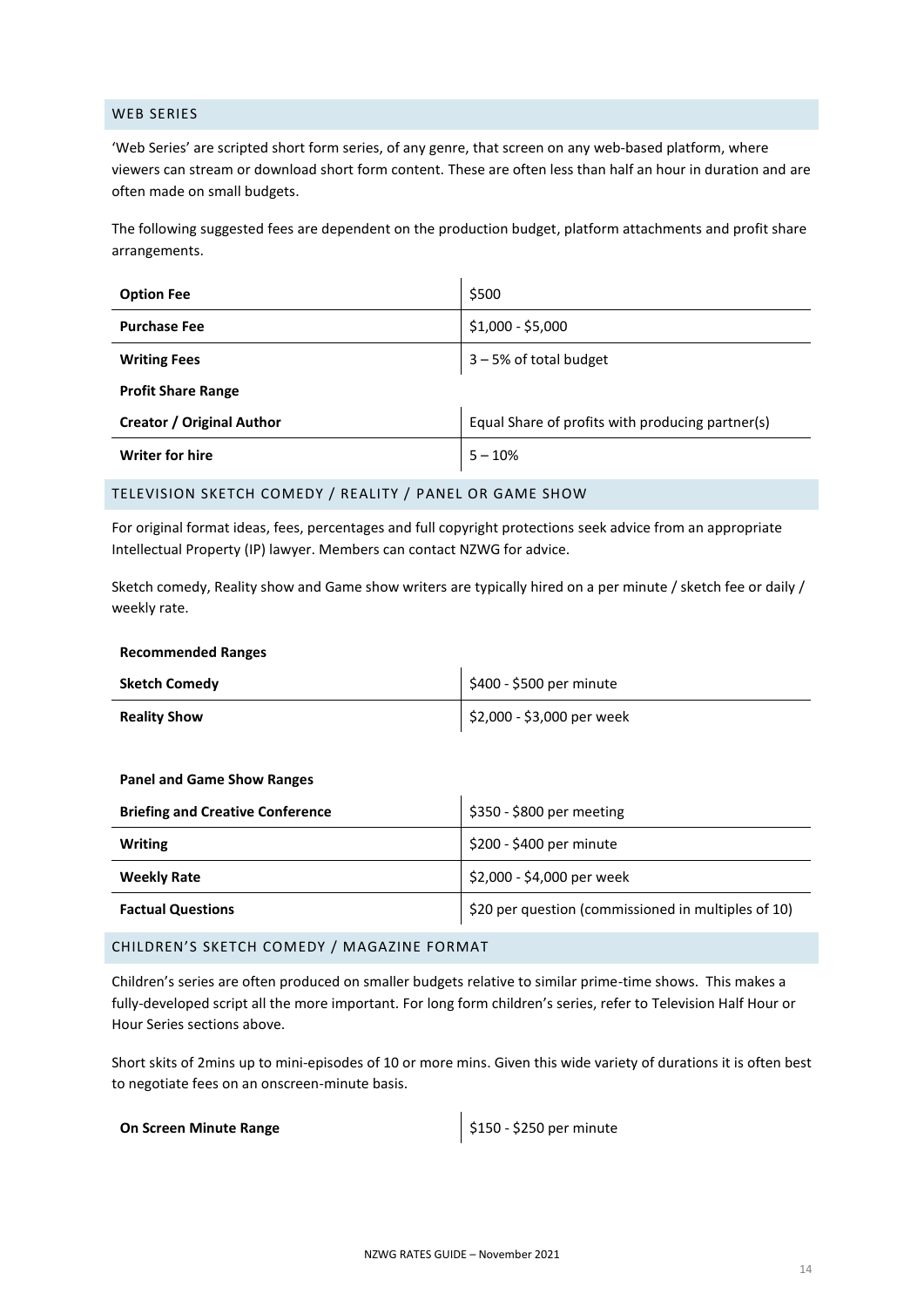#### <span id="page-15-0"></span>DAILY/WEEKLY RATES SERIES

Some production companies hire writers on a daily or weekly rate, especially for brainstorming and storylining. This covers all genres and episode lengths. The ranges are dependent on series budgets, rights assignments and length of engagement.

| <b>Writers Ranges</b>      |                   |
|----------------------------|-------------------|
| <b>Daily Rate</b>          | \$500 - \$1,200   |
| <b>Weekly Rate</b>         | \$2,000 - \$5,000 |
|                            |                   |
| <b>Note Takers Ranges</b>  |                   |
| <b>Daily Rate</b>          | \$400 - \$1,000   |
| <b>Weekly Rate</b>         | \$1,500 - \$3,000 |
|                            |                   |
| <b>Paid Interns Ranges</b> |                   |
| <b>Daily Rate</b>          | \$250 - \$500     |
| <b>Weekly Rate</b>         | $$1,000 - $1,500$ |

#### <span id="page-15-1"></span>TELEFEATURE

A telefeature is a film, screened on broadcast television or on a streaming platform. It is usually around 90 to 120 minutes in duration. Though the line that separates a 'feature film' from one intended for streaming is becoming blurred. As with feature film, fees should be commensurate with budget.

#### <span id="page-15-2"></span>OPTION AND PURCHASE AGREEMENT

See Feature Film [Option](#page-9-1) and [Purchase](#page-6-4) sections for suggested rates.

#### <span id="page-15-3"></span>SCRIPT FEE TELEFEATURE ORIGINAL WRITER

The writing budget for a telefeature should be a minimum of 3-6% of the total production budget, with higher percentages of back-end of profit share offered for smaller budgets.

Telefeature scripts should be commissioned with fees for various stages of work.

| <b>Recommended Range</b>   | \$30,000 to \$65,000 |
|----------------------------|----------------------|
|                            |                      |
| <b>Suggested Stages</b>    |                      |
| <b>Outline / Treatment</b> | \$7,000 - \$15,000   |
| <b>First Draft</b>         | \$12,500 - \$25,000  |
| <b>Second Draft</b>        | \$7,000 - \$15,000   |
| <b>Third Draft</b>         | \$3,000 - \$10,000   |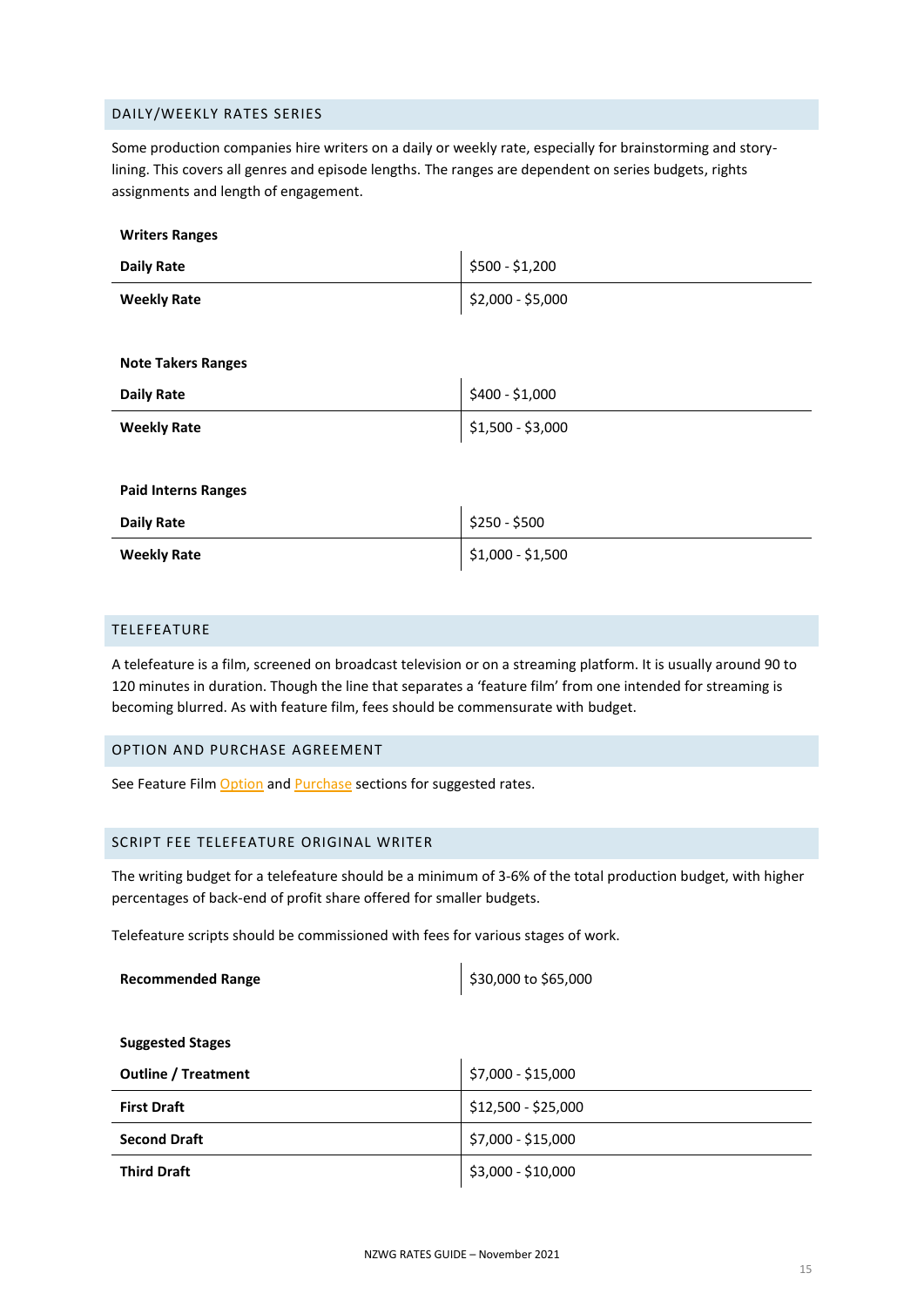#### <span id="page-16-0"></span>BACKEND / PROFIT SHARE ORIGINAL WRITER

For the original author of the works (the screenwriter), a percentage of gross or net profit is part of the rights assignment deal. Depending on several factors, like production budget, underlying works, international broadcast rights and sales, and other roles of the author, the range of this percentage varies, and relies on robust negotiation to ensure a fair deal.

If the works utilise the New Zealand Screen Production Grant (NZSPG aka SPG), then original authors should also negotiate a share of the producers share.

#### <span id="page-16-1"></span>SCRIPT FEE TELEFEATURE WRITER-FOR-HIRE

The writing budget for a telefeature should be a minimum of 3-6% of the total production budget, with higher percentages for smaller budgets.

Telefeature scripts should be commissioned with fees for various stages of work.

| <b>Recommended Range</b>   | \$30,000 to \$65,000 |
|----------------------------|----------------------|
|                            |                      |
| <b>Suggested Stages</b>    |                      |
| <b>Outline / Treatment</b> | \$7,000 - \$15,000   |
| <b>First Draft</b>         | \$12,500 - \$25,000  |
| <b>Second Draft</b>        | \$7,000 - \$15,000   |
| <b>Third Draft</b>         | \$3,000 - \$10,000   |

#### <span id="page-16-2"></span>DOCUMENTARY

Documentaries come in all shapes and sizes, and durations, and can run from 5 minutes to feature length. They screen on every type of platform. Documentaries are often researched and written by the director. However, sometimes these tasks are done by separate individuals.

#### <span id="page-16-3"></span>CONCEPT

The idea for a documentary or documentary series fee should be commensurate with budget.

| <b>Concept Fee</b>         | 5%-7% of total budget                     |
|----------------------------|-------------------------------------------|
| <b>Share of Profit</b>     | 10% - 30% (Gross or Net to be negotiated) |
| $Q$ TUER RAGUALENTARY EEEG |                                           |

#### <span id="page-16-4"></span>OTHER DOCUMENTARY FEES

| Documentary treatment                   | \$5,000 - \$10,000 |
|-----------------------------------------|--------------------|
| Narration / Additional Writing – Daily  | \$700 - \$1,000    |
| Narration / Additional Writing – Weekly | $$1500 - $2,500$   |
| <b>Research - Daily</b>                 | \$300 - \$500      |
| <b>Research – Weekly</b>                | $$1,500 - $2,000$  |